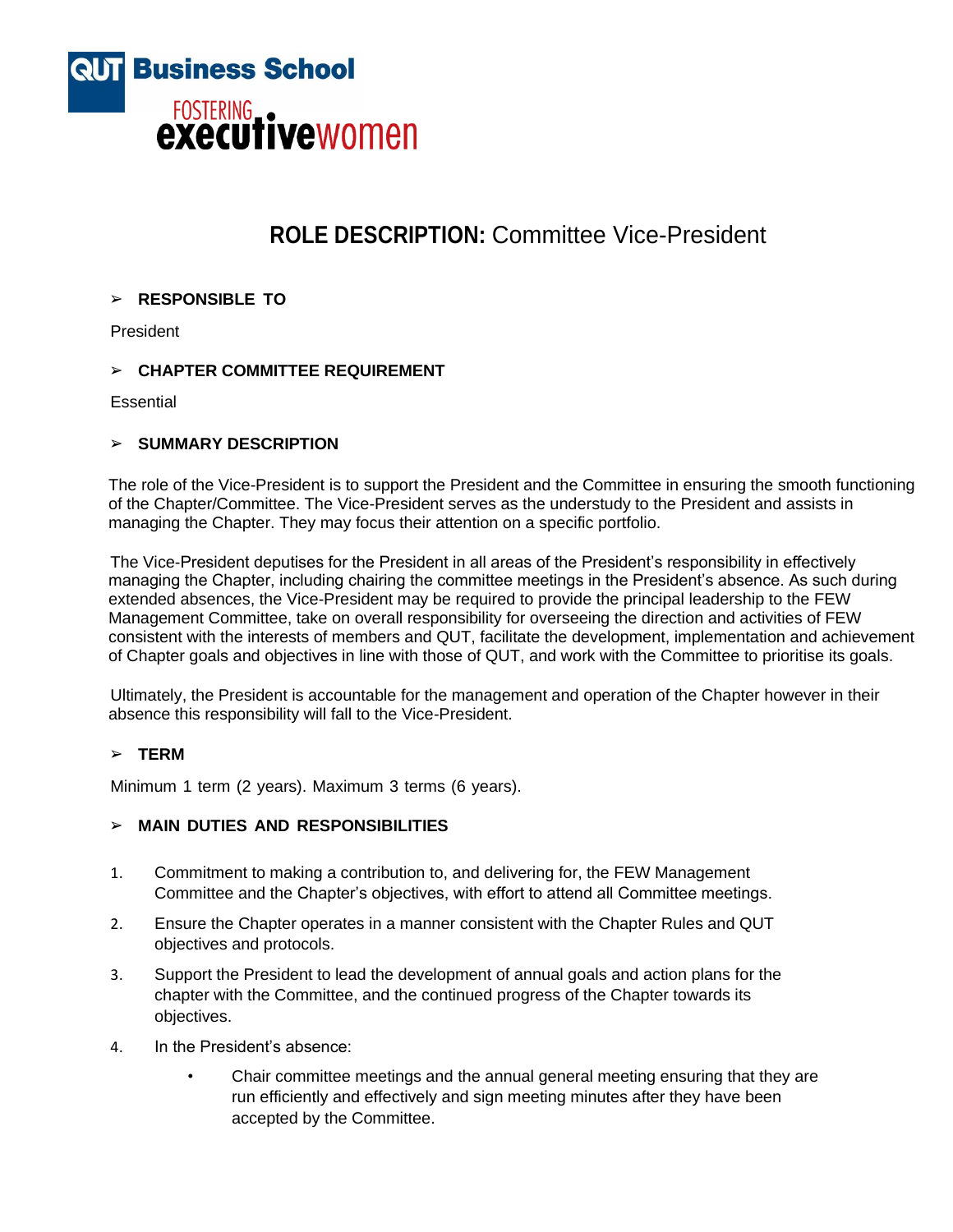

- Ensure meetings of the Management Committee are held, and, with inherence to a quorum, and develop the Committee meeting agenda with the Secretary.
- Ensure follow-up action from meetings is progressed/completed.
- Ensure that Committee members have an opportunity to speak, and preserve order throughout meetings.
- 5. As required by the President, work with the Treasurer to understand the financial position of the Chapter and ensure that FEW operates within its budget.
- 6. Support the President to ensure succession planning is implemented to maintain the necessary skills required within the Committee members.
- 7. As directed support the President to mentor the Committee members in their role, to ensure that they are achieving their goals and provide additional support as required to optimise their contribution.
- 8. As a FEW Management Committee member, contribute to the development and achievement of FEW's annual strategic planning activities.
- 9. Any other duties as requested by the President commensurate with the scope of FEW and QUT's objectives.

## ➢ **QUALIFICATIONS AND EXPERIENCE**

## **Essential**

- 1. Must be a currently enrolled female postgraduate student or female postgraduate of the QUT Business School (FEW Full Member).
- 2. Demonstrated leadership and management skills.
- 3. Excellent organisational and time management skills.

## **Desirable**

- 1. Prior service on the Chapter Committee in another role preferably minimum of 12 months.
- 2. Attendance at volunteer leadership training and activities run by the Alumni Office.
- 3. Experience with leading teams or volunteers.
- 4. Previous experience working on a Committee or in volunteer leadership role.

## ➢ **DESIRABLE ATTRIBUTES**

- 1. Confident, professional and articulate with strong interpersonal and communication skills
- 2. Enthusiastic, self-motivated and proactive mindset
- 3. Consultative and approachable with strong listening skills
- 4. Reliable and trustworthy with a positive team player attitude
- 5. Commitment to high quality outcomes and meeting the goals of the Chapter and Committee
- 6. Strategic and forward thinking